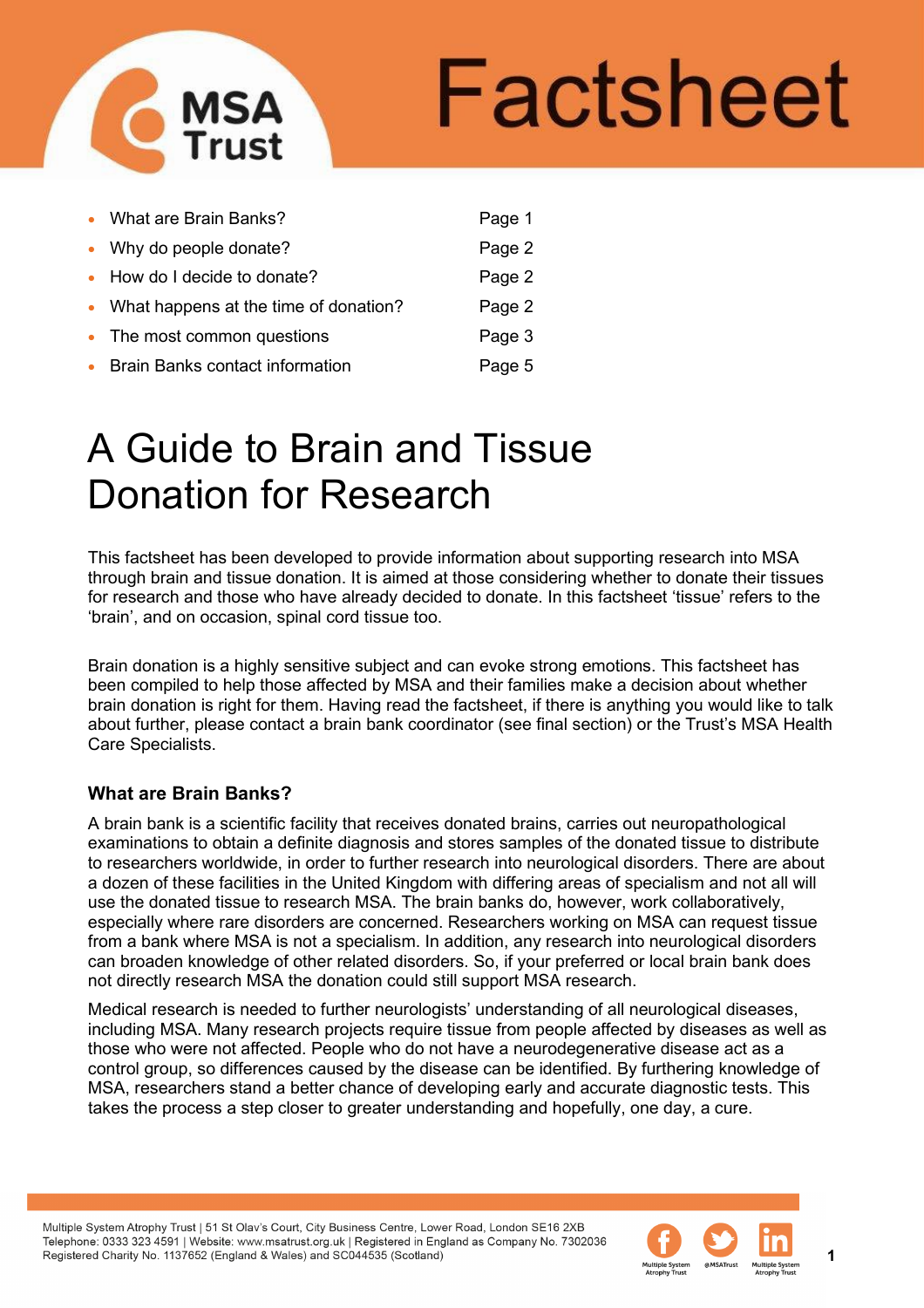The brain and tissues donated to a bank can be stored under a licence from the Human Tissue Authority and used in research studies for many years. A researcher will request the use of tissue samples from a bank but in order to be successful in the application the study must meet strict ethical and legal requirements.

# **Why do people donate?**

Most commonly people with MSA are given their diagnosis by a process of elimination. Neurological investigations are conducted to rule out other diseases, leaving MSA as the most probable disease. However, it is only under microscopic examination of the brain tissue that a definite diagnosis of MSA can be achieved. Examination of the spinal cord may also be very helpful in cases of MSA. Therefore, people often agree to this process in order to gain a definite diagnosis.

As MSA is a rare and still relatively unknown disease, the chance to further medical investigation is a strong reason for people to donate their brain for research. Those with MSA and their families often feel this is something they can do to help prevent future families experiencing what they are going through. Families often report that receiving certainty of diagnosis after the donation is helpful in coping with their loss and grief.

# **How do I decide to donate my tissues?**

The first step in donating your tissues is to gather as much information as you feel you need so your decision can be made with the benefit of knowledge and the full facts. It is also important to talk to family members so they understand your wishes. Please note, however, that donation is not a fixed decision, so you are free to change your mind at any time.

There are a series of checks and registration details that the bank will need to collect. Some brain banks may also wish to contact you at regular intervals as the information you provide at various stages can further benefit research. For this reason it is important that having made the decision to donate, you register with the centre of your choice as soon as possible. This will ensure all arrangements can be made well in advance and allow you plenty of time to talk through the process with the bank.

Brain bank staff are experienced at dealing with any questions you may have about the registration process and will be pleased to help. Asking questions does not commit you to taking part and, of course, brain banks have trained staff who will impartially talk you through the donation process.

# **What happens at the time of donation?**

When you register for tissue donation with a brain bank they will be able to talk you through the process of the actual donation. Normally, the next of kin will notify the brain bank as soon as possible following death. There are tight timescales for the use of brains and tissues after death so it is important that your next of kin know what to do. The brain bank will then make all the arrangements for the donation to take place and they will keep your family updated as much as they wish. Donation usually takes place at your local hospital mortuary however, on rare occasions when they may be too busy, the next nearest mortuary would be approached. Your family should also notify the GP to obtain a death certificate and notify the funeral director.

Once it is received at a brain bank, the brain and tissue are preserved in a fixative or are rapidly frozen. The brain is examined, and samples selected for examination using a microscope to determine diagnosis.

Multiple System Atrophy Trust | 51 St Olav's Court, City Business Centre, Lower Road, London SE16 2XB Telephone: 0333 323 4591 | Website: www.msatrust.org.uk | Registered in England as Company No. 7302036 Registered Charity No. 1137652 (England & Wales) and SC044535 (Scotland)

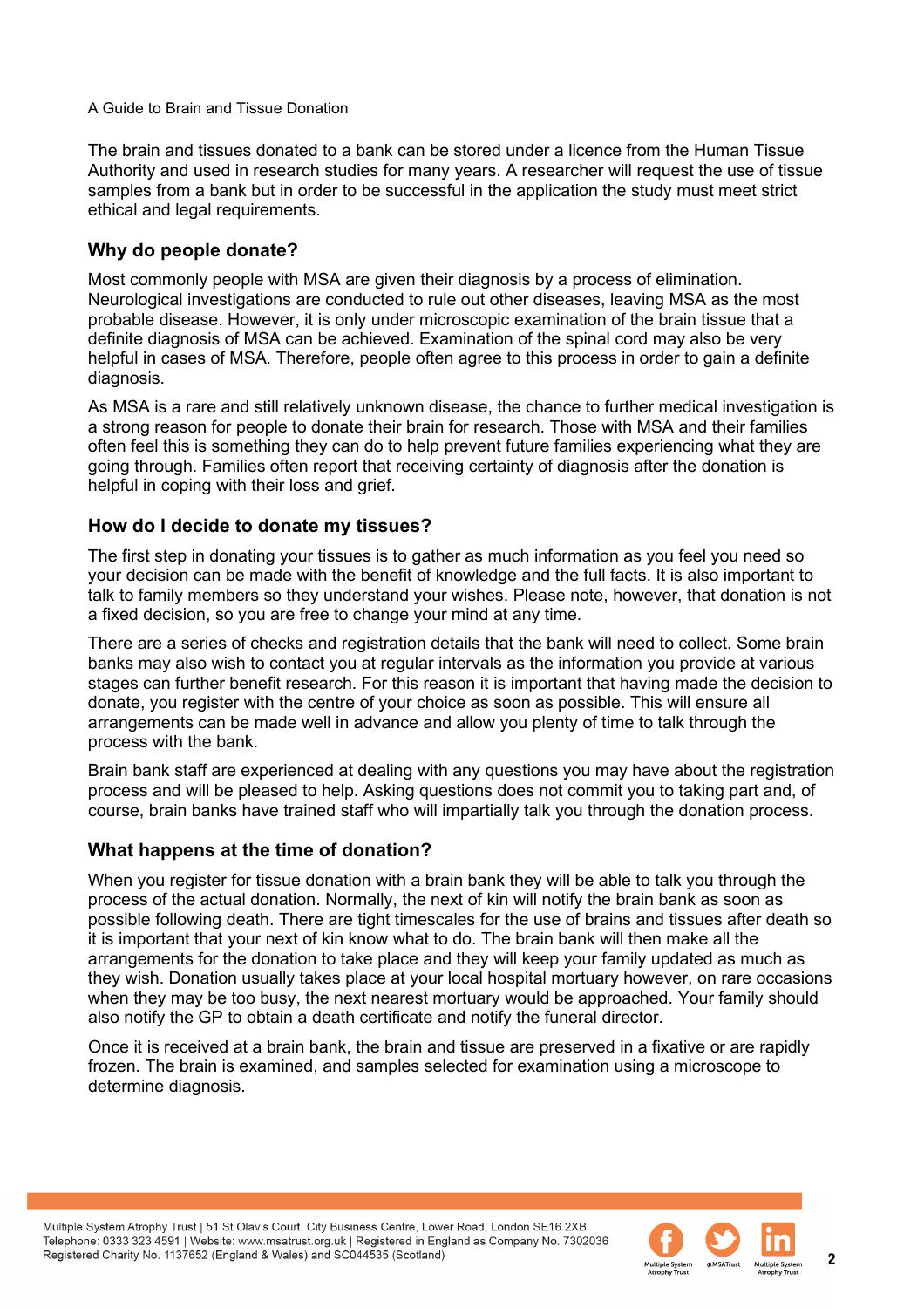This process is known as histopathology and it can take several months to fully determine whether destructive changes were the result of MSA. Next of kin can then be informed, if that was the donor's expressed wish.

# **The most common questions**

The topic of brain donation is a sensitive and very personal one. Brain donation contributes towards a greater understanding of MSA and is still the only way of accurately diagnosing the disease. To clarify some concerns about the process of donation we talked with Professor Janice Holton, Neuropathologist and Ms Karen Shaw, Nurse Specialist from the Queen Square Brain Bank (QSBB) for Neurological Disorders at the UCL Institute of Neurology.

Some of the information presented is specific to the QSBB and some is more general. All is included to give you a greater understanding of the process, but you should check specific details with the brain bank to which you are thinking of donating.

#### *How do I go about arranging to donate my brain and tissues?*

You can contact a brain bank local to you (see our list at the end of this factsheet) or one that is specifically interested in MSA. They will provide forms for you to consent to brain and tissue donation.

#### *Will my brain and tissues go to the nearest brain bank or to a specific one for MSA research?*

Each brain bank has its own research speciality. The most benefit to MSA can be gained if the donation is made to a brain bank with a research programme for MSA.

#### *Can I specify that I want my tissues to be used for MSA research?*

Yes, if that brain bank is researching MSA, although samples from your brain could also be useful in studies of other related disorders. For this reason, it is important to allow researchers to choose which studies samples from each brain can be used for. Allowing the samples to be used for research into other diseases that are related to MSA, such as Parkinson's disease, may provide vital clues to understanding MSA itself.

#### *Who must be notified after my death for donation to happen?*

Your GP and the brain bank you have registered with will need to be notified. This will preferably be on the day of death. However, if refrigeration of the body has been prompt, donation may take place up to three days after death. Brain banks may differ in their guidelines in this respect, so check with the brain bank you decide to contact.

They will co-ordinate with the funeral director, the local hospital mortuary and others as necessary. The brain bank should liaise with the funeral director to make sure your body is safely returned to your family and there should be no delay to funeral arrangements.

# *Will my body still look OK after tissue donation?*

Yes, there will be no disfigurement. However, if agreed, removal of the spinal cord will result in a longer scar on either the front or back of the body. This is not visible once the body has been prepared for the funeral.

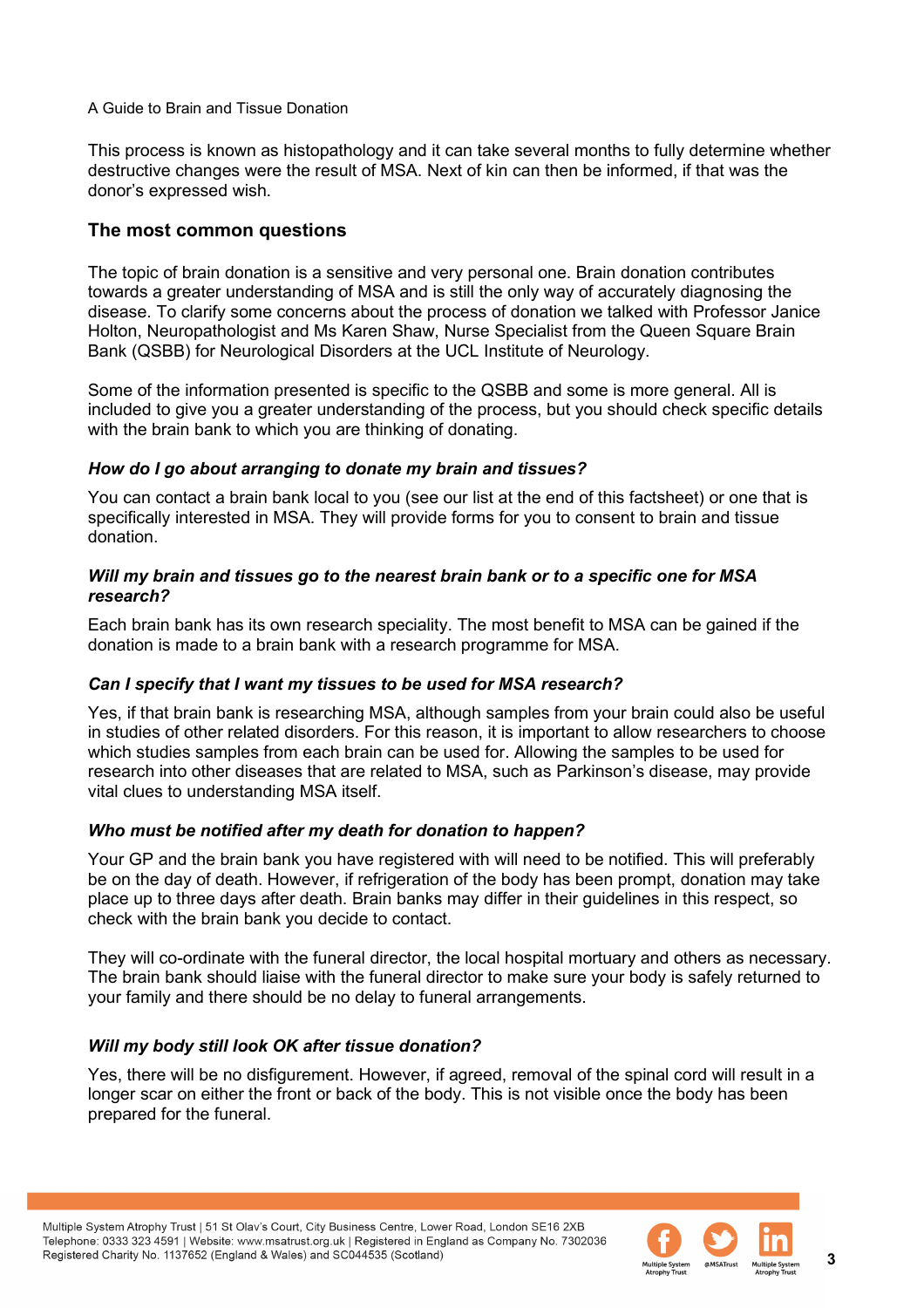## *Can I also donate the rest of my body to medical research?*

Whole body donation is only for the purposes of medical education; they need the whole body and this will not usually be used for research. However, if a body is donated for surgical technique training, then the brain may still be able to be donated to the brain bank.

#### *Will my family get any information about what is found from my donation?*

Your family will be provided with information about the diagnosis if this was requested. Any information provided usually takes around six months and the brain bank staff will also be able to explain anything technical or complex. However, information about subsequent research projects will not be provided on an individual basis.

#### *Is there counselling support available prior to making a decision and for my family afterwards?*

Generally, yes. Brain bank staff are trained and experienced in dealing with the sensitivities involved in brain donation. Brain banks are subject to governance and good practice guidelines and will offer the same level of care and support to donors and their families. There may be slight differences in the detail of support provided so you should discuss any of the questions above with the specific brain bank you approach.

It is important to note that, sadly, on the odd occasion and despite the best planning, donation cannot happen due to circumstances beyond the brain bank's control. This is rare and all parties work hard to prevent this from happening. If you are concerned then please talk to the brain bank you register with.

# **Please see overleaf for a directory of Brain Banks in the UK and Ireland.**

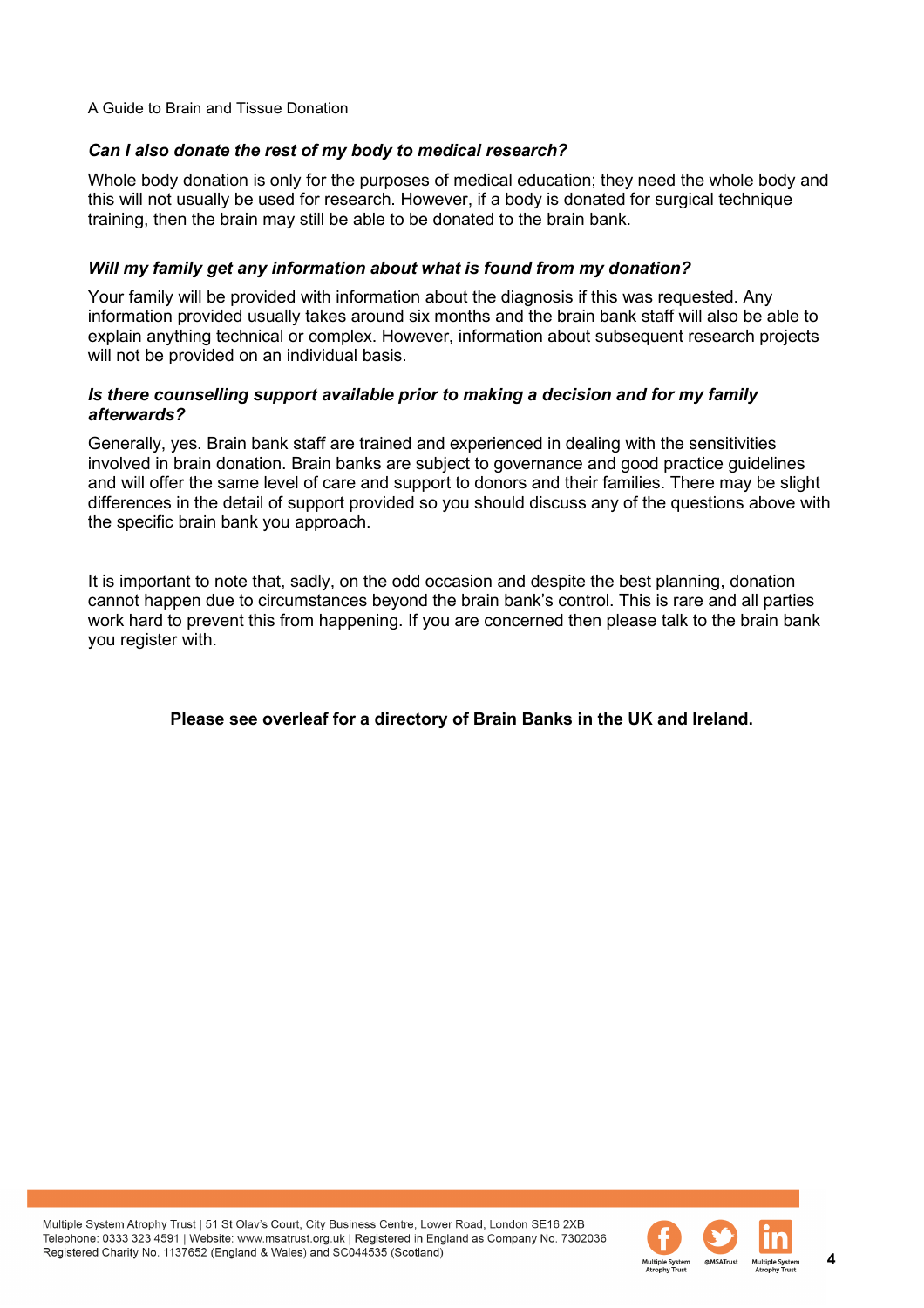# **Brain Banks in the UK and Ireland**

The following list is a guide to the brain banks around the UK; it gives details of current research, and is accurate at the time of review (2019) and will be reviewed every three years.

## **The Cambridge Brain Bank**

Department Histopathology, Level 5 Box 235, Addenbrooke's Hospital, Hills Road, Cambridge, CB2 0QQ

T: 01223 217 336 | E: [brbank@addenbrookes.nhs.uk](mailto:brbank@addenbrookes.nhs.uk)

The Cambridge Brain Bank collects brains from people who have registered from within East Anglia only. They hold ethical approval to collect brain donations but do not carry out their own research. They supply tissue samples for research that has ethical approval. A brain donor can request that the brain be used for MSA research only.

#### **London Neurodegenerative Disease Brain Bank (LNDBB)**

Institute of Psychiatry, Box PO65, King's College London, De Crespigny Park, London, SE5 8AF

T: 020 7848 0290 | E: [brain.bank@kcl.ac.uk](mailto:brain.bank@kcl.ac.uk)

The LNDBB accept brain and spinal cord tissue from a variety of neurodegenerative conditions and also 'control' cases from individuals without neurological or psychiatric illness. A potential donor may request that the donated tissue be used for MSA research but usually not exclusively for MSA research.

#### **Manchester Brain Bank**

Cerebral Function Unit, Greater Manchester Neuroscience Centre, Hope Hospital, Stott Lane, Salford, M6 8HD

T: 01612 062561 | E: [andrew.c.robinson@manchester.ac.uk](mailto:brainbank@manchester.ac.uk) or [federico.roncaroli@manchester.ac.uk](mailto:federico.roncaroli@manchester.ac.uk) 

The Manchester Brain Bank collects brains for research into disorders such as Alzheimer's disease, fronto-temporal dementia, Huntington's disease and motor neurone disease. They are currently researching MSA, specifically looking for markers to develop diagnostic tests. They are interested in brain donations for specific use in MSA research but ideally cases should have been clinically assessed prior to donation.

Multiple System Atrophy Trust | 51 St Olav's Court, City Business Centre, Lower Road, London SE16 2XB Telephone: 0333 323 4591 | Website: www.msatrust.org.uk | Registered in England as Company No. 7302036 Registered Charity No. 1137652 (England & Wales) and SC044535 (Scotland)

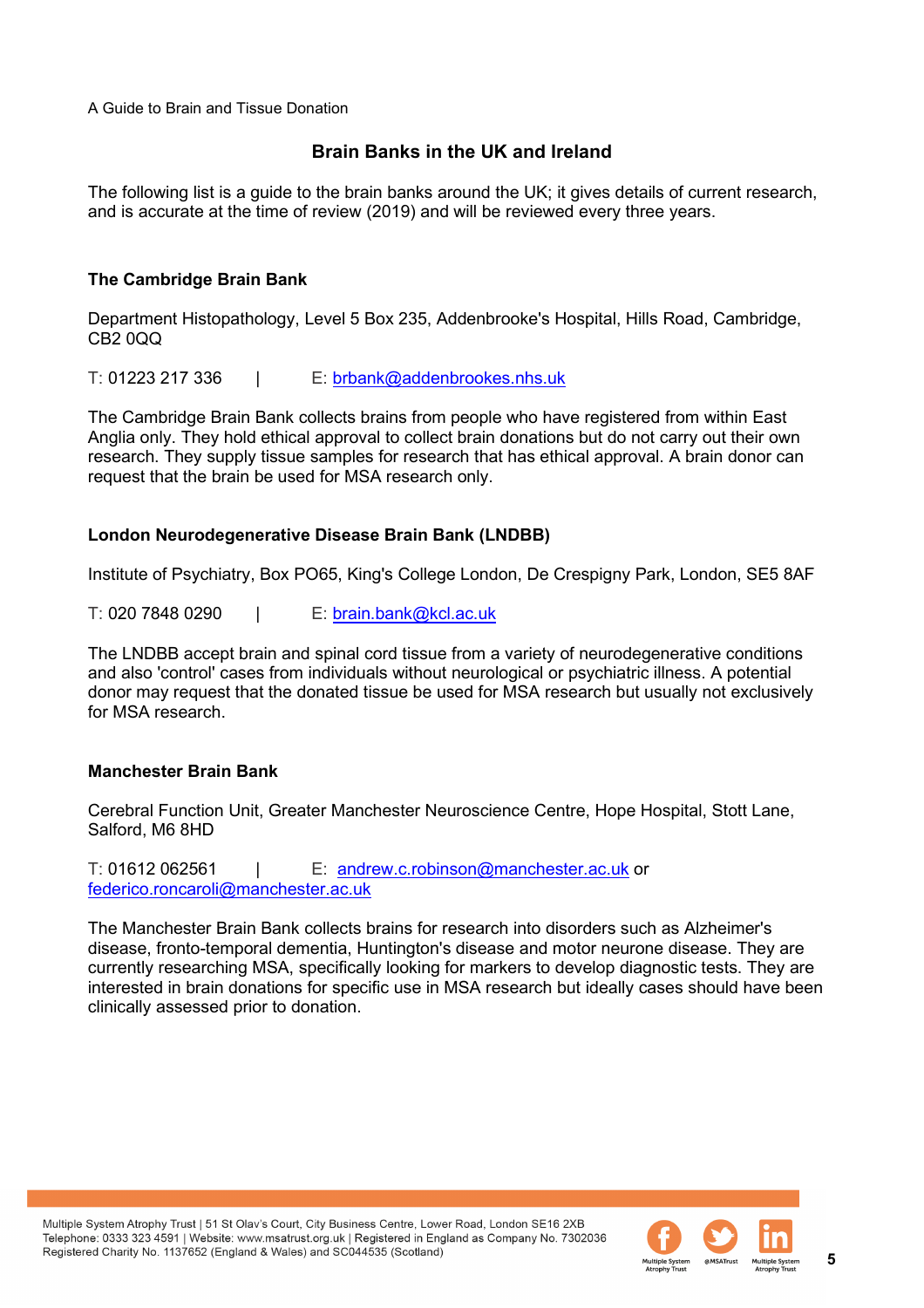#### **Multiple Sclerosis and Parkinson's Tissue Bank**

Wolfson Neuroscience Laboratories, Imperial College Faculty of Medicine, Hammersmith Hospital Campus, Burlington Danes Building, 160 Du Cane Road, London, W12 0NN

T: 020 7594 9734 | E: [brainbank@imperial.ac.uk](mailto:brainbank@imperial.ac.uk) 

The Multiple Sclerosis and Parkinson's Tissue Bank is a national tissue bank which collects tissue from individuals with MS, Parkinson's and other neurological conditions including MSA. They have previously supported research into MSA and are interested in donations to further their research.

The Parkinson's UK tissue bank collects donations, including those with MSA. It is not possible to specifically donate a brain to be used solely for MSA research but they are a source of excellent quality tissue and supply tissue samples for ethical research into MSA projects.

#### **Newcastle Brain Tissue Resource (NBTR)**

Institute for Ageing and Health, Newcastle University, Campus for Ageing and Vitality, Newcastle upon Tyne, NE4 5PL

T: 0191 208 1345 | E: [nbtr@ucl.ac.uk](mailto:nbtr@ucl.ac.uk)

The NBTR encourage donations with generic consent for use in all neurological research. The bank does not conduct research itself, but supplies tissue samples for research projects that they consider are scientifically and ethically sound.

#### **Thomas Willis Oxford Brain Collection**

Neuropathology Dept, Level 1, West Wing, John Radcliffe Hospital, Headley Way, Headington, Oxford, OX3 9DU

T: 01865 234 204 / 01865 234403 | E: [brainbank@ndcn.ox.ac.uk](mailto:brainbank@ndcn.ox.ac.uk) 

The Oxford Brain Bank is a local, national and international brain bank which supports research into neurological diseases such as MND, Parkinson's Disease and MS.

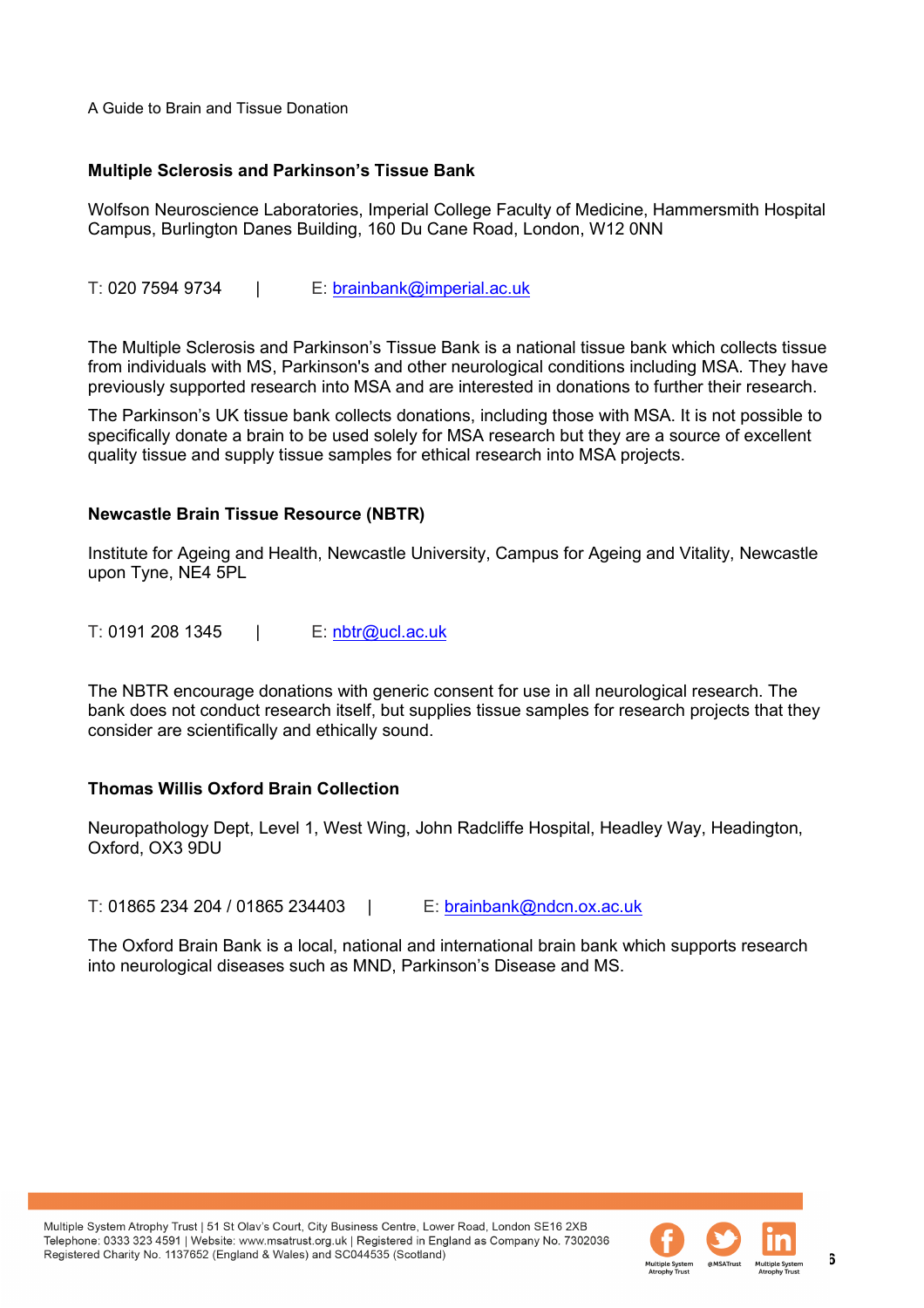#### **Queen Square Brain Bank for Neurological Disorders (QSBB)**

UCL Institute of Neurology, 1 Wakefield Street, London, WC1N 1PJ

T: 020 7837 8370 | E: [l.haddon@ucl.ac.uk](mailto:l.haddon@ucl.ac.uk)

The QSBB is involved with research into MSA, PSP, Parkinson's disease and uncommon movement disorders as well as uncommon forms of dementia. They are heavily involved with research into MSA and other neurodegenerative disorders. Healthy individuals are also encouraged to join the donor scheme as this provides essential control tissue.

#### **South West Dementia Brain Bank (SWDBB)**

South West Dementia Brain Bank, University of Bristol, Level 1 Learning and Research, Southmead Hospital, Bristol, BS10 5NB

T: 0117 414 7821 | E: [bdr-brainbank@bristol.ac.uk](mailto:bdr-brainbank@bristol.ac.uk)  M: 07773 109 449

The SWDBB accepts donors of any age from the South West region who are affected by Alzheimer's disease or other dementias, and non-affected donors (controls) aged 65 or over. Registered control donors are asked to complete a yearly memory test which is performed by telephone and potential donors with dementia are not asked to undergo any assessments as clinical information relating to their condition is taken from medical records after their death.

#### **Brains for Dementia Research (BDR)**

Brains for Dementia Research (BDR) Coordinating Centre Office, Ground Floor, Edwardson Building, Newcastle University, Institute of Neuroscience, Campus for Aging and Vitality, Newcastle-Upon-Tyne, NE4 5PL

T: 01912 082109 | E: [bdr.coordinatingcentre@ncl.ac.uk](mailto:bdr.coordinatingcentre@ncl.ac.uk) 

Brains for Dementia Research is a network of 5 university Brain Banks (Oxford, Newcastle, Bristol, Manchester, London (LNDBB) and a donation centre, Cardiff University). The brain banks work together to agreed standard protocols to enable the highest quality tissue to be provided to ethically approved research. There are a team of research nurses who carry out standard questionnaire based assessments. This data is available together with the donated tissue as the best possible resource to promote high quality research.

Multiple System Atrophy Trust | 51 St Olav's Court, City Business Centre, Lower Road, London SE16 2XB Telephone: 0333 323 4591 | Website: www.msatrust.org.uk | Registered in England as Company No. 7302036 Registered Charity No. 1137652 (England & Wales) and SC044535 (Scotland)

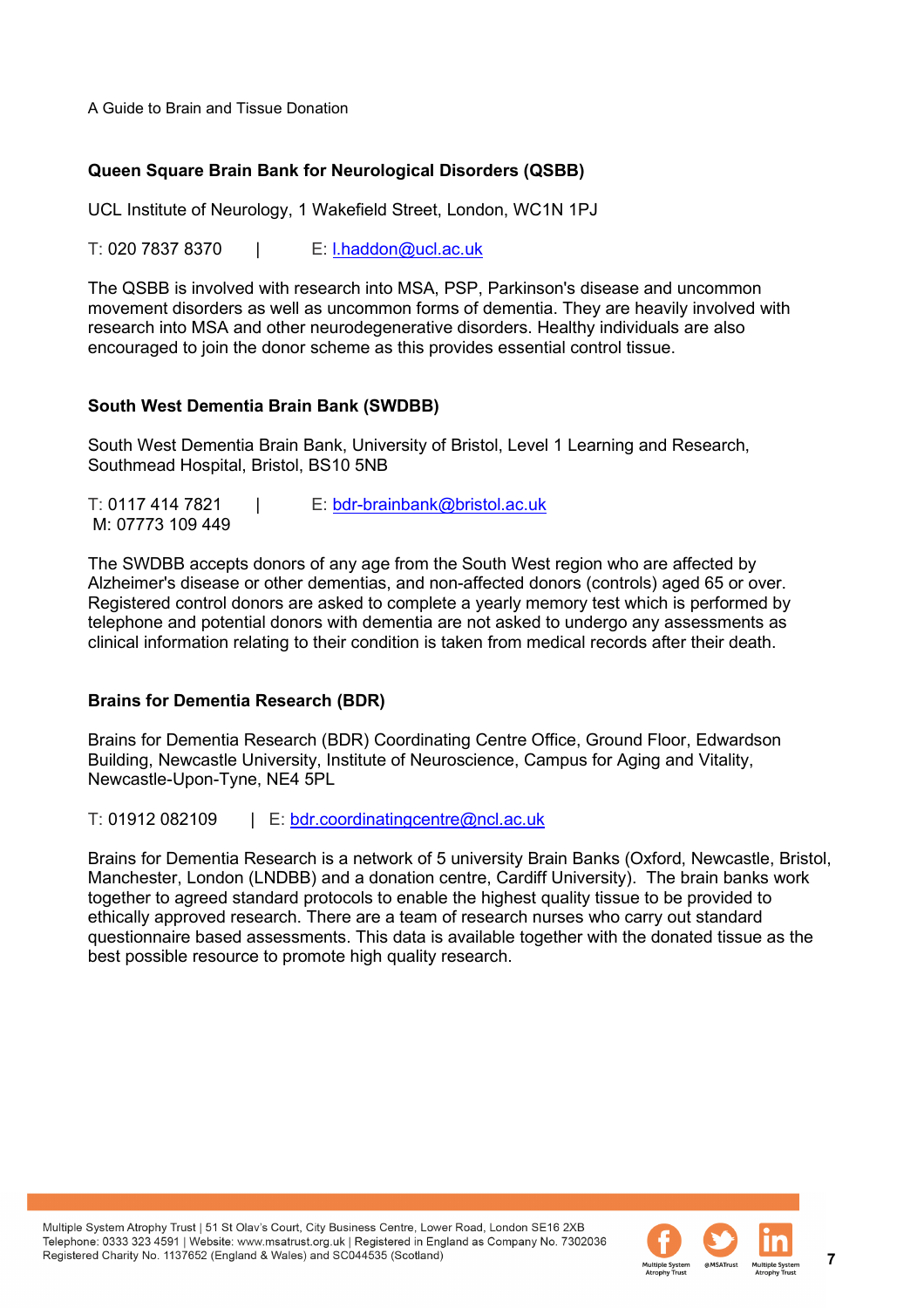# **Wales**

## **Cardiff Brain Donation Centre**

Alzheimer's Disease Field Team Institute of Psychological Medicine and Clinical Neuroscience, Cardiff University, Hadyn Ellis Building, Maindy Road, Cardiff, CF24 4HQ

Contact: Nicola Denning or Charlene Thomas | E: adresearch@cardiff.ac.uk

The Department of Neuropathology coordinates brain donation in Wales. If you would like to make a brain donation for medical research please use the contact details above.

# **Scotland**

# **Edinburgh Brain Bank**

Academic Department of Neuropathology, Centre for Clinical Brain Sciences, Chancellor's Building, 49 Little France Crescent, Edinburgh, EH16 4SB

T: 0131 465 9522 | E: tracey.millar@ed.ac.uk W: [www.edinburghbrainbanks.ed.ac.uk](http://www.edinburghbrainbanks.ed.ac.uk/)

The Edinburgh Brain Bank collects and makes available to researchers, brain and spinal cord tissue from individuals with a range of neurodegenerative conditions, including MND, dementias, intracerebral haemorrhage, prion disorders and psychiatric conditions. It also collects control tissue from individuals with no known neurological illness or disease.

# **Ireland**

#### **Dublin Brain Bank**

Dublin Brain Bank, Neuropathology Department, Beaumont Hospital, Dublin 9.

The Dublin Brain Bank is currently the only brain bank in Ireland and liaises with numerous hospitals to help facilitate donation throughout Ireland as a whole. More information can be found at:

[www.iicn.ie/research/dublin\\_brain\\_bank.508.html](http://www.iicn.ie/research/dublin_brain_bank.508.html) or by contacting them at:

T: 01 809 2706 | E: brainbank@rcsi.ie | W: [www.brainbank.ie](http://www.brainbank.ie/)